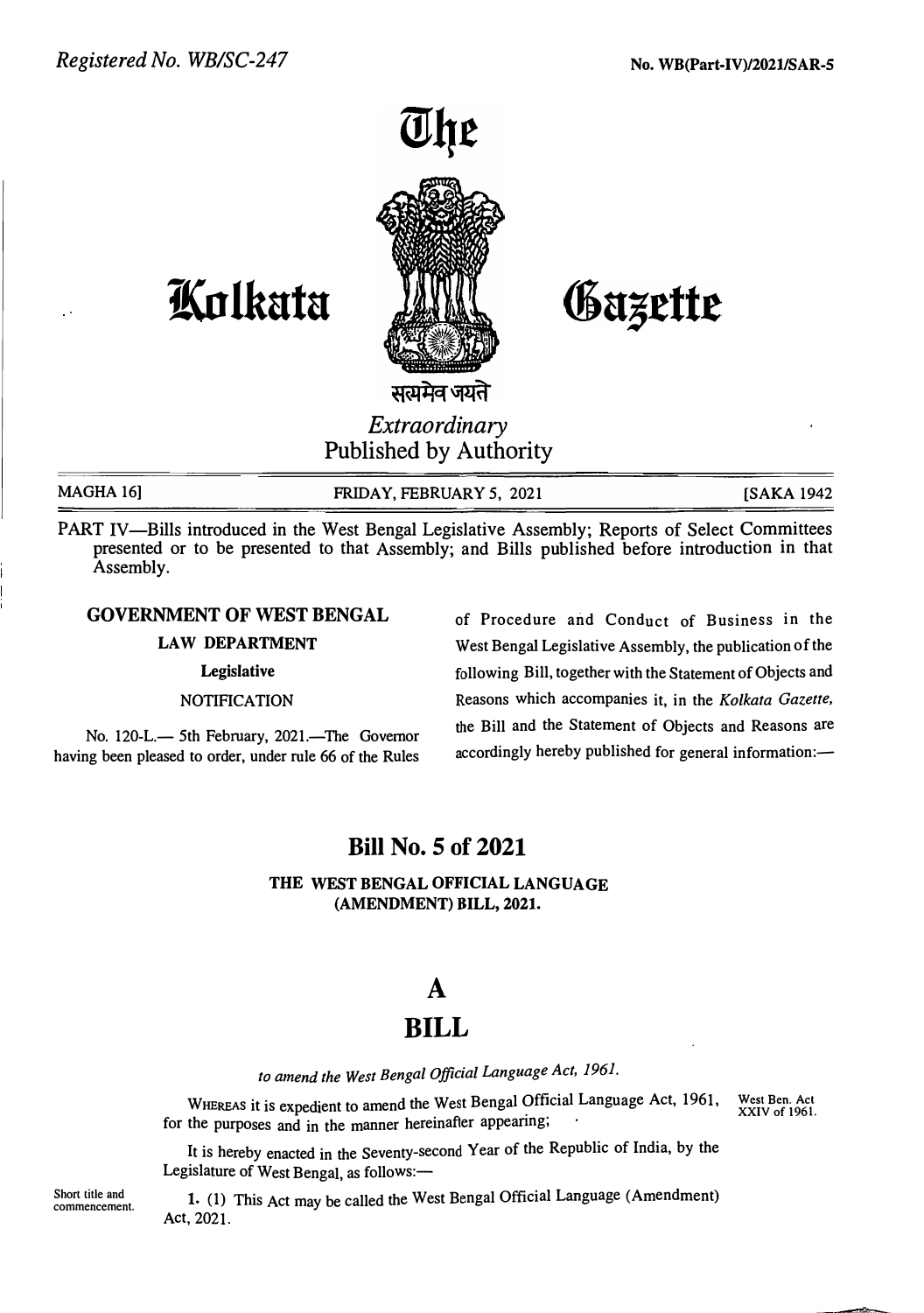## *The West Bengal Official Language (Amendment) Bill, 2021.*

*(Clauses 2-5.)* 

*n* otification in the *Official Gazette*, appoint. (2) It shall come into force on such date as the State Government may, by

**2. In section 2 of the West Bengal Official Language Act, 1961 (hereinafter referred to as the principal Act), in clause (aa),—** 

(1) for the words "Kurmali speaking people", the words "Kurmali speaking people **or Telegu speaking people" shall be substituted;** 

**(2) for the words "the Kurmali Language", the words "the Kurmali Languag<sup>e</sup>, th<sup>e</sup> Telegu Language" shall be substituted.** 

3. After section 3C of the principal Act, the following section shall be inserted:—

**"Use of Telegu 3D. Notwithstanding anything contained in section 3, section 3A, Language in rules**  section 3AA, section 3B and section 3C, with effect from such date as **etc. the State Government may, by notification in the** *Official Gazette,*

appoint in this behalf, the Telegu Language may in addition to the Bengali Language, **the Nepali Languag<sup>e</sup>, the Urdu Language, the Hindi Languag<sup>e</sup>, the Santhali Languag<sup>e</sup>, the Oriya Languag<sup>e</sup>, the Punjabi Languag<sup>e</sup>, the Kurukh Languag<sup>e</sup>, the Kamtapuri Languag<sup>e</sup>, the Rajbanshi Language and the Kurmali Language be used for such-**

- **(a) rules, regulations and by-laws made by the State Government under th<sup>e</sup> Constitution of India or any law made by the Parliament or the Legislatur<sup>e</sup> of West Bengal;**
- (b) notification or order issued by the State Government under the Constitution **of India or any law made by the Parliament or the Legislature of Wes<sup>t</sup> Bengal;**
- **(c) petitions and applications and replies thereof, in public offices;**
- **(d) documents received by public offices;**
- (e) important Government advertisement, announcement to be published; and
- **(f) important signpost to be exhibited,**

**as to apply in the District or Sub-division or Block or Municipality, as the case may b<sup>e</sup>, where the population of Telegu speaking people exceeds ten** *per cent* **as a whole or par<sup>t</sup> of the District like Sub-division or Block, as may be notified by the S<sup>t</sup>ate Gov<sup>e</sup>rnment:** 

Provided that different dates may be appointed in respect of different matters **referred to in clauses (a) to (f).** 

*Explanation.-* **For the purpose of this section, the words "law made by th<sup>e</sup> Parliament or the Legislature of West Bengal" shall include any law made before or after the commencement of the Constitution of India by any Legislature or other competent au<sup>t</sup>hority in the territory of India having power to make such a law.".** 

**Amendment of section 4.** 

**Amendment of section** *5.*

 $\frac{1}{2} \frac{1}{2} \frac{1}{2} \frac{1}{2} \frac{1}{2}$ 

enging the contract of the

**4. In section 4 of the principal Ac<sup>t</sup>, for the words, figure and letter "or section 3C", the words, figures and letters "or section 3C or section 3D" shall be substituted.** 

**5. In section** *5* **of the principal Act, for the words "or the Kurukh Language", the words "or the Kurukh Language or the Telegu Language" shall be substituted.** 

**Amendment of section 2 of West Ben. Act XXIV of 1961.** 

**Insertion of new section 3D after section 3C.** 

2